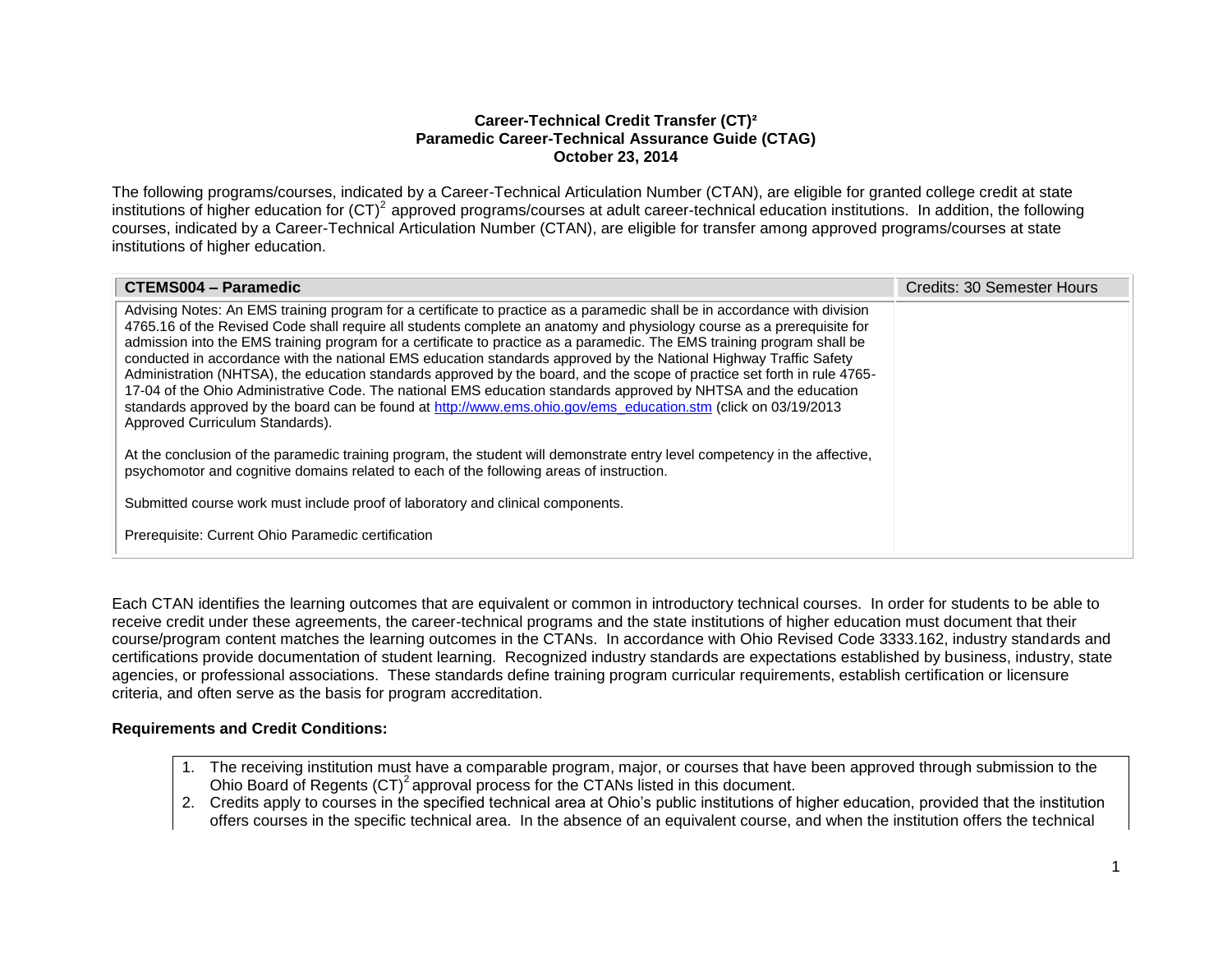program, the receiving institution will guarantee to grant and apply an equivalent credit value of the Career-Technical Articulation Number (CTAN) toward the technical requirements of the specific degree/certificate program.

- 3. The applicant must provide proof to the receiving institution that she/he completed a course or program that has been approved through the  $(CT)^2$  approval process and that she/he holds the appropriate credential or has passed the end-of-program assessment.
- 4. A career-technical student seeking credit under the terms of this CTAG must apply and be accepted to the college within the currency of the industry certificate or license.
- 5. A career-technical student who meets all eligibility criteria will receive the credit hour value for the comparable course(s) as offered at the receiving state institution of higher education.
- 6. The admission requirements of individual institutions and/or programs are unaffected by the implementation of (CT)² outcomes.
- 7. The transfer of credit through this CTAG will not exempt a student from the residency requirements at the receiving institution.

# **CTEMS004 – Paramedic**

**General Course Description:** Paramedic curriculum provides specialized subject matter, laboratory, clinical and field experiences designed to prepare individuals to provide advanced life support in the pre-hospital phase of an emergency. Instruction includes patient assessment, traumatriage, advanced airway management, cardiac management, ECG monitoring and electrical intervention, defibrillation, intravenous, intramuscular, and subcutaneous administration of medications, and other invasive procedures, delivery and newborn care, in-depth study of the pathophysiology of illness and injuries. The personnel trained may be members of fire departments, police departments, or other agencies that are involved in the emergency treatment and rescue of people.

**Credits:** 30 Semester Hours

# **Learning Outcomes:**

Outcomes marked with an asterisk are essential and must be taught.

Note: In an effort to limit the size of the CTAG, listed outcomes summarize the specific behavioral objectives of the Paramedic training course. For greater detail the reader is referred to [http://www.ems.ohio.gov/ems\\_education.stm](http://www.ems.ohio.gov/ems_education.stm) (click on 03/19/2014 Approved Curriculum Standards). Paramedic students will need to know all material within the paramedic curriculum as well as that of the advanced EMT, EMT and emergency medical responder.

- (1) Preparatory;\*
- (2) Anatomy and physiology;\*
- (3) Medical terminology;\*
- (4) Pathophysiology;\*
- (5) Life span development;\*
- (6) Public health;\*
- (7) Pharmacology;\*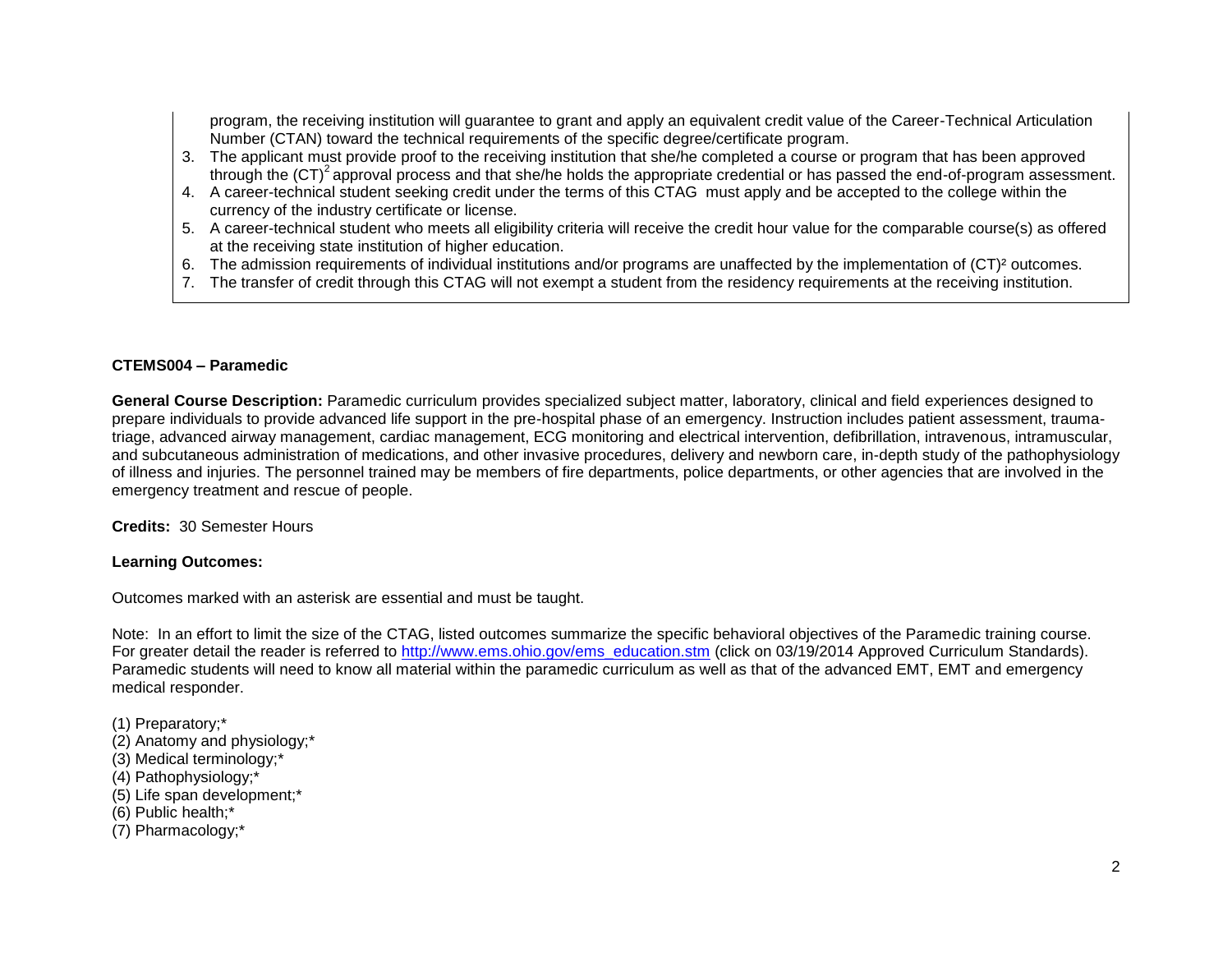(8) Airway management, respiration, and artificial ventilation;\*

(9) Assessment;\*

(10) Medicine, to include chest compression assist devices;\*

(11) Shock and resuscitation;\*

(12) Trauma, to include trauma triage determination;\*

(13) Special patient populations;\*

(14) EMS operations.\*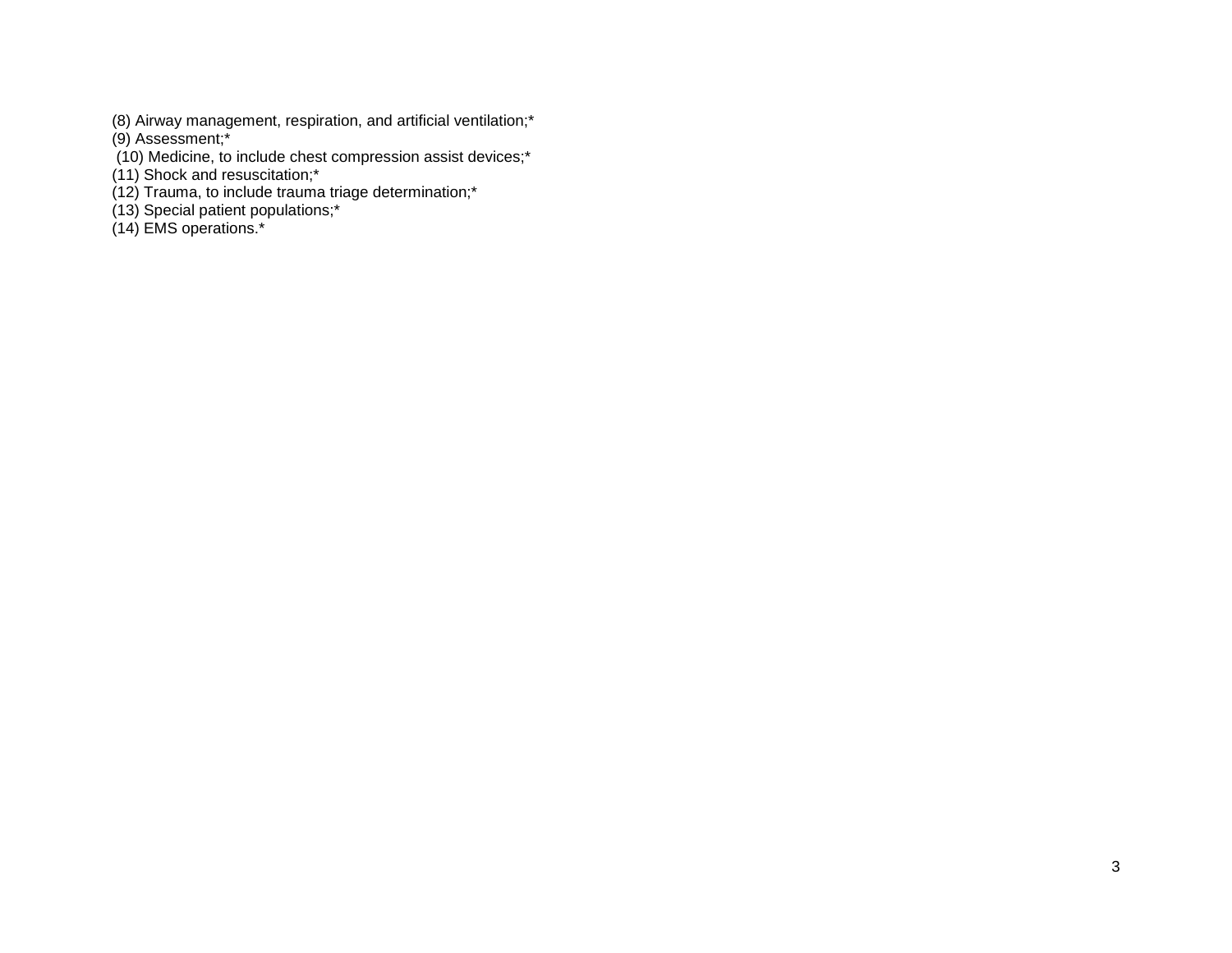## **Paramedic Panel Participants**

#### **April 2014**

Helen Newland Hocking College<br>
Lisa Nickles Contract Contract Report Rhodes State Co

Chuck Sowerbrower Sinclair Community College<br>
Dan Beil Community College<br>
Cuyahoga Community College Dan Beil Cuyahoga Community College<br>
Janice Evans Cuyahoga Community College University of Cincinnati Lisa Nickles **Rhodes** State College Bryan Spangler **Central Ohio Technical College** 

*Revisions and Updates Provided by Chuck Sowerbrower, Sinclair Community College, 2014*